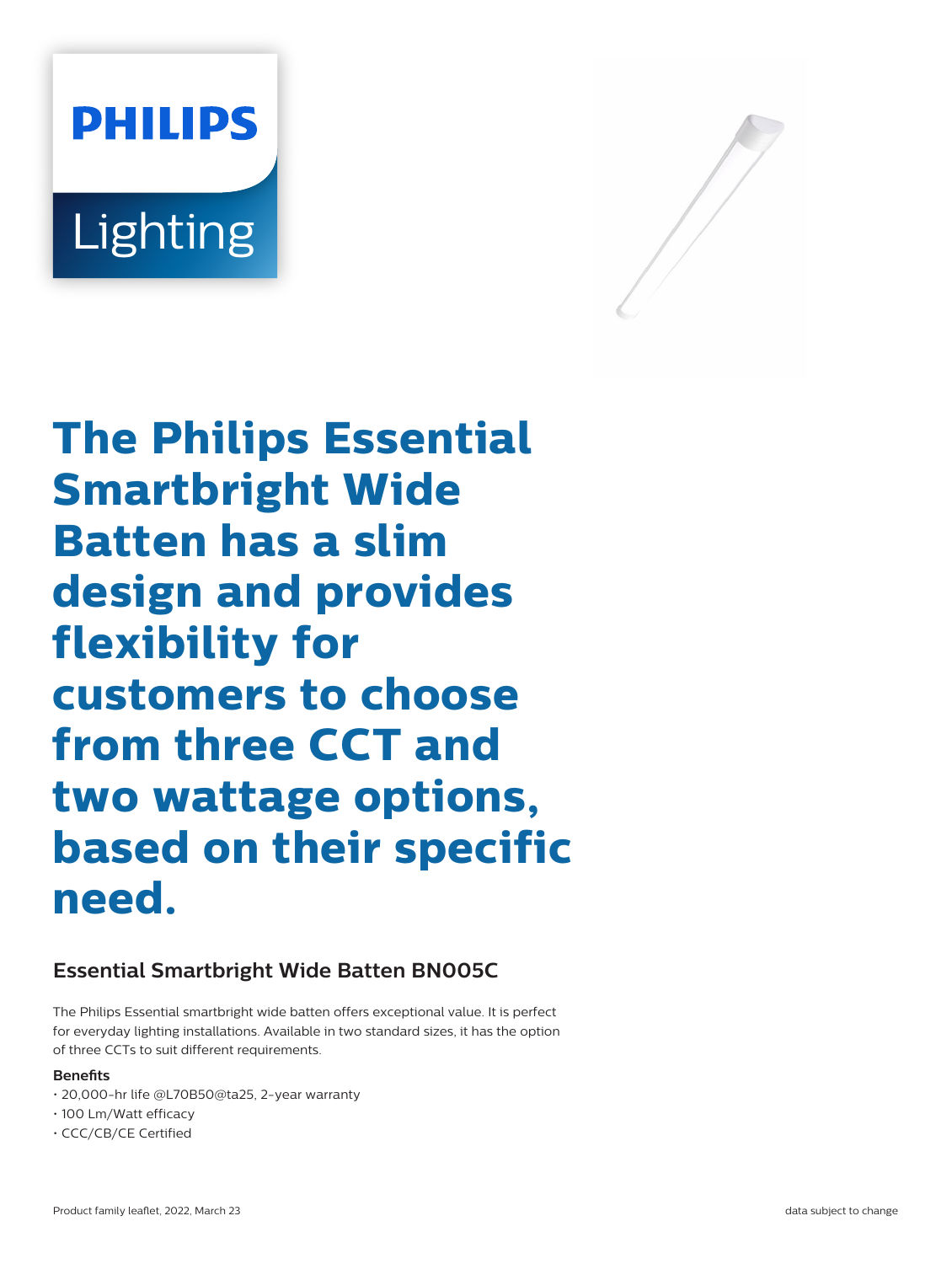# **Essential Smartbright Wide Batten BN005C**

#### **Features**

- 20,000-hr life @L70B50@ta25, 2-year warranty
- 2 power output, 3 CCT options to suit different needs
- 100 Lm/Watt
- CRI 80

#### **Application**

- Airports
- Warehouses
- Hospitality

### **Versions**



| <b>Application Conditions</b>              |                      |  |  |  |  |
|--------------------------------------------|----------------------|--|--|--|--|
| Ambient temperature range                  | $-20$ to $+40$ °C.   |  |  |  |  |
|                                            |                      |  |  |  |  |
| <b>Approval and Application</b>            |                      |  |  |  |  |
| Mech. impact protection code               | IK <sub>03</sub>     |  |  |  |  |
| Ingress protection code                    | IP <sub>20</sub>     |  |  |  |  |
|                                            |                      |  |  |  |  |
| <b>Controls and Dimming</b>                |                      |  |  |  |  |
| Dimmable                                   | No                   |  |  |  |  |
|                                            |                      |  |  |  |  |
| <b>Operating and Electrical</b>            |                      |  |  |  |  |
| <b>Input Voltage</b>                       | 220 to 240 V         |  |  |  |  |
|                                            |                      |  |  |  |  |
| <b>General Information</b>                 |                      |  |  |  |  |
| CF mark                                    | CE mark              |  |  |  |  |
| <b>Protection class IEC</b>                | Safety class II (II) |  |  |  |  |
| Optical cover/lens type                    | Polycarbonate        |  |  |  |  |
|                                            | linear               |  |  |  |  |
|                                            |                      |  |  |  |  |
| <b>Initial Performance (IEC Compliant)</b> |                      |  |  |  |  |
| Init. Colour rendering index               | >80                  |  |  |  |  |
| Luminous flux tolerance                    | $+/-10%$             |  |  |  |  |
|                                            |                      |  |  |  |  |
| <b>Mechanical and Housing</b>              |                      |  |  |  |  |
| Colour                                     | White                |  |  |  |  |

#### **Initial Performance (IEC Compliant)**

|          |                              | Init. Corr. Colour | <b>Initial LED</b> | Initial luminous Initial input |       |
|----------|------------------------------|--------------------|--------------------|--------------------------------|-------|
|          | Order Code Full Product Name | Temperature        | luminaire efficacy | flux                           | power |
| 36975499 | BN005C LED30/NW              | 4000 K             | 100 lm/W           | 3000 lm                        | 30 W  |
|          | <b>L1200 PSU GM</b>          |                    |                    |                                |       |
| 36976199 | BN005C LED30/CW              | 6500 K             | 100 lm/W           | 3000 lm                        | 30 W  |
|          | L1200 PSU GM                 |                    |                    |                                |       |
| 36977899 | BN005C LED30/WW              | 3000 K             | 92 lm/W            | 2700 lm                        | 30 W  |
|          | <b>L1200 PSU GM</b>          |                    |                    |                                |       |
| 36978599 | BN005C LED15/NW              | 4000 K             | 100 lm/W           | 1600 lm                        | 16 W  |
|          | <b>L600 PSU GM</b>           |                    |                    |                                |       |
| 36979299 | BN005C LED15/CW              | 6500K              | 100 lm/W           | 1600 lm                        | 16 W  |
|          | L600 PSU GM                  |                    |                    |                                |       |
| 36980899 | BN005C LED15/WW              | 3000 K             | 92 lm/W            | 1440 lm                        | 16 W  |
|          | <b>L600 PSU GM</b>           |                    |                    |                                |       |